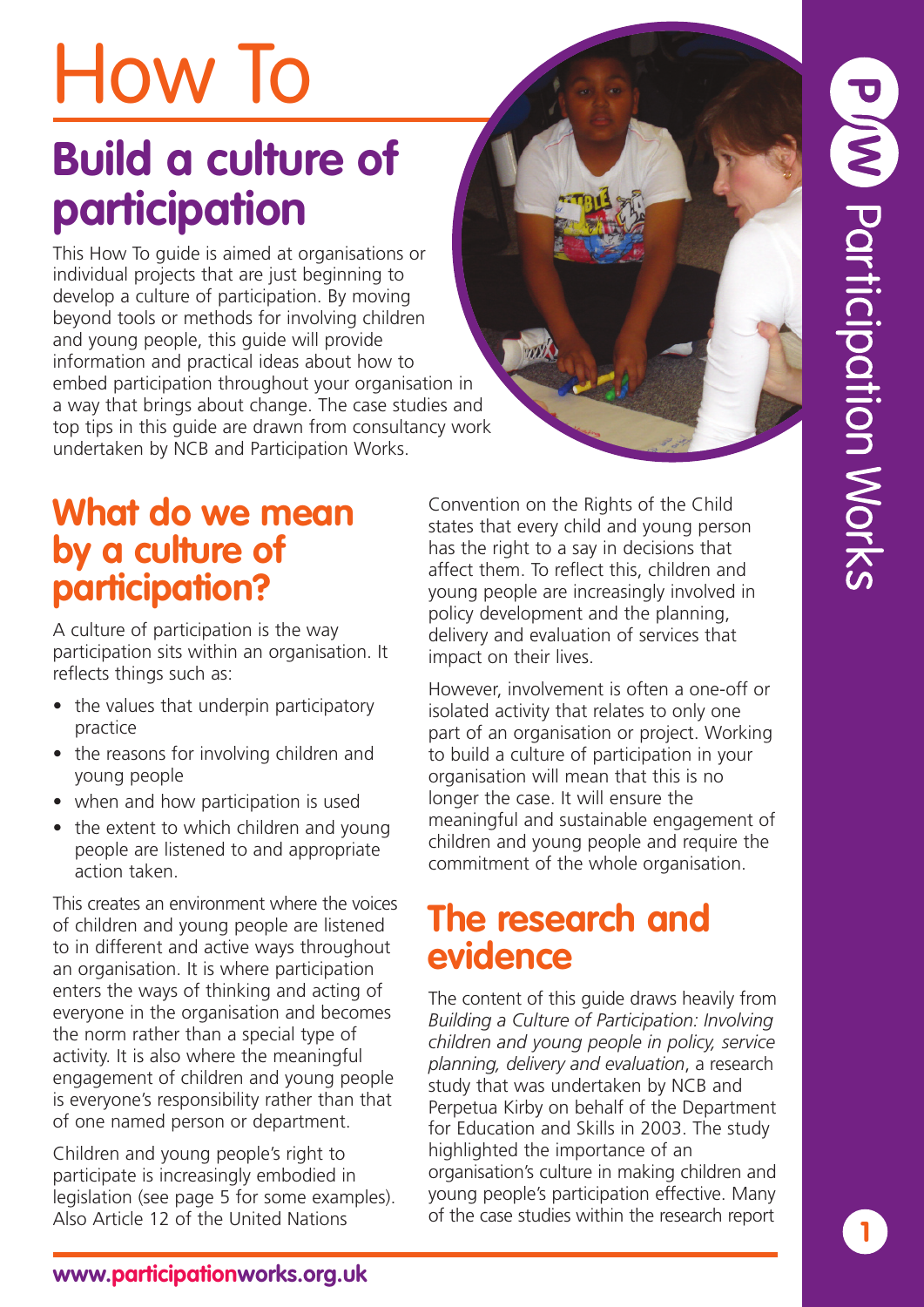illustrated organisations' attempts to make participation integral by building organisational structures, systems and cultures that are more participative.

The handbook that draws on the findings of this research offers practical ideas on how to listen to children and young people so that their views bring about change. It sets out key messages from the research based on organisations that have developed participation meaningfully. This How To guide focuses on three of the handbook's key messages which all relate specifically to the development of a participative culture:

- 1. There are different cultures of participation and organisations need to be clear about reasons for undertaking participation.
- 2. Undertaking meaningful and sustainable participation requires organisations to change.
- 3. Meaningful participation is a process, not simply the application of isolated participation activities or events.

*Building a Culture of Participation* handbook (2003)

## **What kind of organisation are you?**

Before looking at how to embed participation across your organisation it is worth looking at how participation sits within your organisation currently. There are different cultures of participation within organisations. The *Building a Culture of Participation* research study identified three types of culture. These categories are nonhierarchical, as each can be appropriate within different settings or circumstances. The cultures were classified as:

## **Consultation-focused organisations**

These organisations consult with children and young people to inform services, policy and product development (e.g. website

design). Consultations usually take place as a one-off or occasionally, but can be repeated as regular events. Organisations that mainly work with children and young people should be aiming to be more than a consultationfocused organisation.

## **Participation-focused organisations**

These organisations consult with children and young people and involve them in making decisions within higher-level participation activities. These activities are limited to certain areas of work; they are time-bound (e.g. advisory groups, recruitment panels) or context specific (e.g. youth forums, school councils). Usually, a sample rather than all children and young people involved take part in making decisions.

Elements of Action for Children's work are participation-focused. They recently worked with an advisory group of young people to develop their resource pack on involving children and young people in the recruitment and selection of staff (see Find out more on page 12). The advisory group was made up of children and young people who have already been involved in the recruitment and selection of staff in the organisation so they could draw on their experiences and expertise in the area.

## **Child-/youth-focused organisations**

Participation is central to all practices with children and young people within these organisations. They establish a culture in which it is assumed that all children and young people involved will be listened to about all decisions (both personal and public) that affect their lives.

Young Advisors is an organisation led by young people between the ages of 15 and 21. The role of the advisors is to show community leaders and decision makers how to engage young people in community life, regeneration and renewal. All trained Young Advisors become members of the charity with voting rights, their board of directors/trustees are mostly young people, and they were the first charity nationally to secure permission from the Charity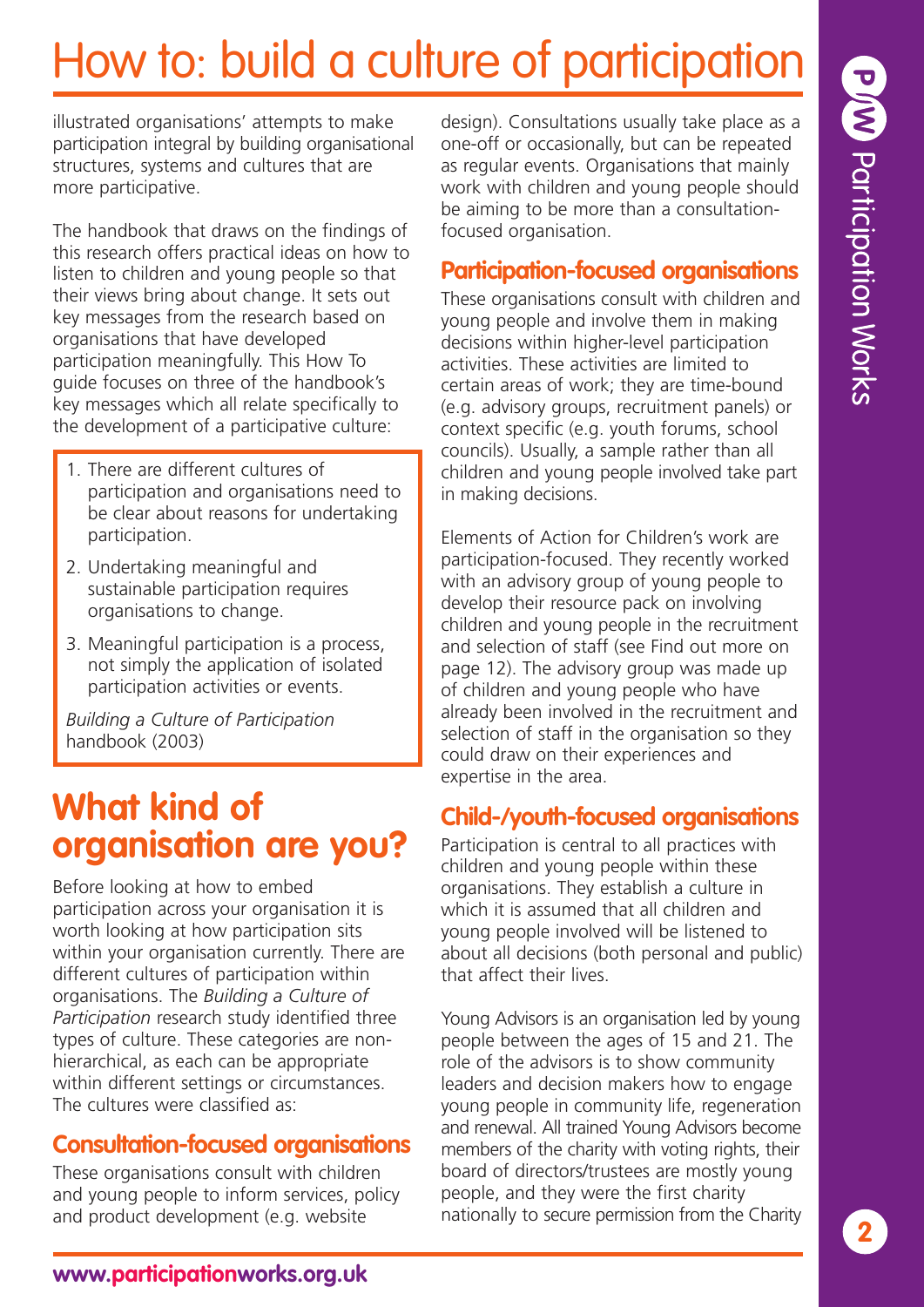# P W Participation Works

# How to: build a culture of participation

Commission to have trustees under the age of 18. In addition to this, nearly half of their staff posts are specifically geared for young people.

## **What kind of organisation do you want to be?**

You may recognise where your organisation sits in terms of the above categories. You may find that your organisation is a mixture of all of them; that is because the categories are fluid, there are differences of culture within organisations, and different ways of working can be appropriate for different activities. There may be variety depending on how much you work with children and young people, the nature of your service and the underlying values and aims of your work.

NCB is an organisation that fits into all three categories. They engage children and young people in consultations, run a number of participation projects, have young people on the Board of Management and through Young NCB have a youth-led strand of work within their organisation. Action for Children engages with children and young people at different levels and many parts of its participation work are child-focused too.

Addressing the following questions will help you identify your organisation type and what is required in order to embed participation within your organisation:

- Does your organisation work regularly and directly with children and young people?
- Does your organisation primarily undertake strategic planning, policy work and/or fund others?
- Does your organisation sell its services and/or produce resources for children and young people (e.g. books, websites, toys)?
- Does your organisation undertake research on issues relevant to children and young people's lives?
- Does your organisation seek to mobilise public, professional and government audiences on children's issues?

## **Developing objectives**

One of the key messages from the *Building a Culture of Participation* research study was that undertaking meaningful and sustainable participation requires organisations to change. To reach their aim of change, organisations need to establish clear objectives.

Objectives should fit in with your organisation's values. Setting objectives helps to clarify thinking and ensures a shared understanding between children and young people, staff and partner organisations. By involving children and young people in this process you are also demonstrating a commitment to involvement from the start. See case study on page 4.

## **Becoming a learning organisation**

As an organisation moves towards participation, the process of change needs to be transparent and to involve experimentation, reflection and evaluation. By aiming to become a learning organisation that actively encourages working in this way you may overcome elements of resistance to change.

Change also includes being willing and able to listen to children and young people and then take account of what they say. While you do not have to act in accordance with that they say, you must always give it due consideration. Becoming a learning organisation can help to ensure children and young people – and all other stakeholders – are included in meaningful feedback and reflection on their involvement. You may need to establish the structures and systems that will promote and support this new way of working.

## **Developing a culture of participation**

When organisations change their culture and working practices the *Building a Culture of*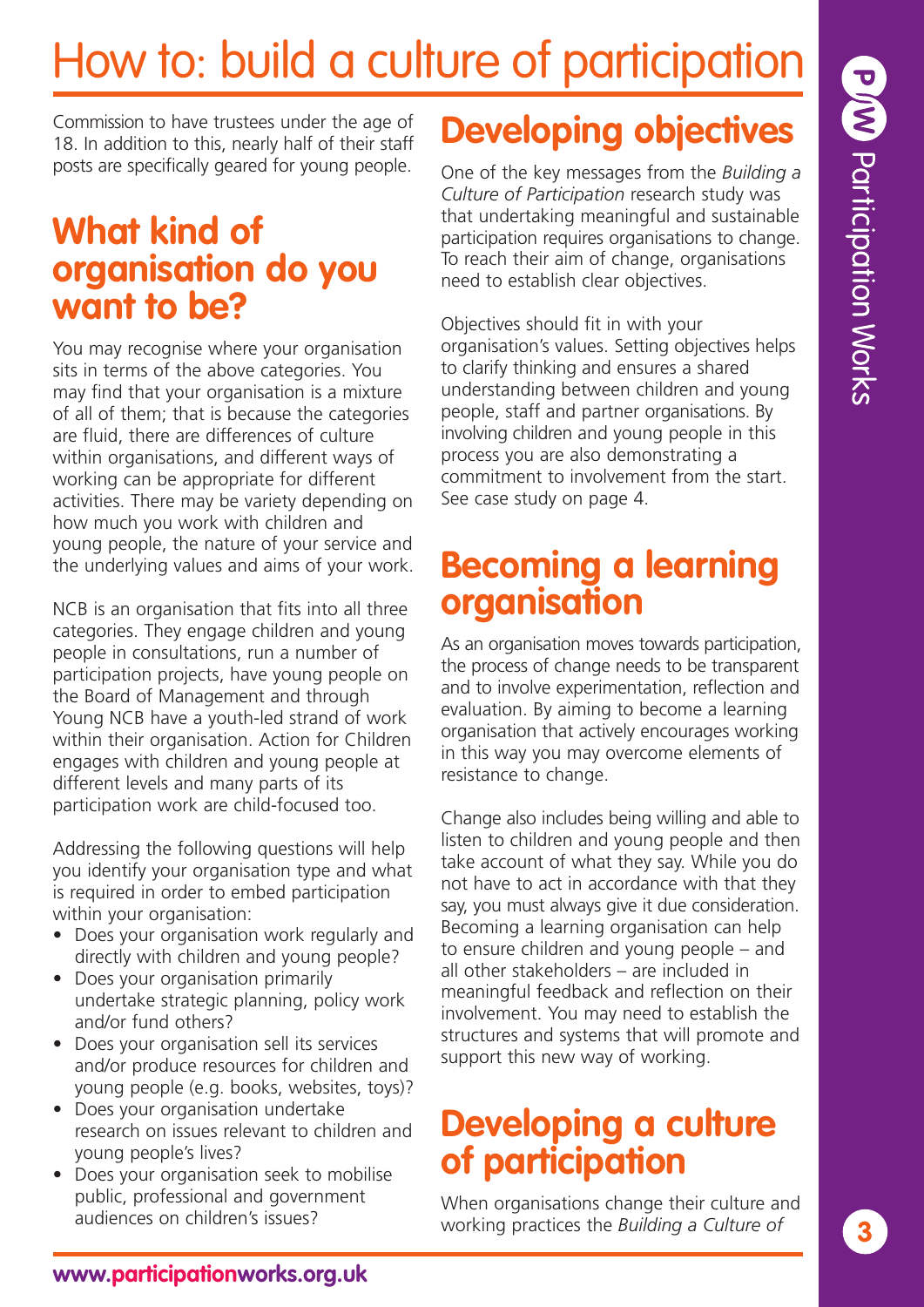## **Case Study One**

## **Setting objectives – Children's Workforce Development Council (CWDC)**

CWDC aims to improve the lives of children and young people. It does this by ensuring that the people working with children and young people have the best possible training, qualifications, support and advice. CWDC endeavours to promote the sustained inclusion of children and young people's views and opinions in its work.

CWDC developed a participation strategy with the support of NCB that included strategic objectives of how they wanted to develop their culture of participation. This was shaped by the findings from a series of consultation activities including: face-toface consultations with children aged six to nine years, a young people's web-based survey, and semi-structured interviews with key CWDC staff and members of the stakeholder group. It also incorporated feedback gathered from CWDC staff who took part in induction training sessions.

Here are the five strategic objectives along with examples of what has changed as a result of their adoption:

- **1. Setting the foundations for participation to be taken seriously** CWDC adopted the UN Convention on the Rights of the Child (UNCRC) after discussions at board level about what this would mean and the implications of this for CWDC's work.
- **2. Developing mechanisms to involve children and young people** Structures have been developed to involve children and young people in the recruitment of staff at CWDC and in commissioning services. CWDC has also developed a network of local groups within local authorities and the third sector whose young members have opportunities to be involved in CWDC's work.
- **3. Developing involvement in organisational planning** For three years there have been creative events taking place around the country to engage children and young people in the development of the CWDC annual business plan.
- **4. Supporting participation in the regions**

There is a participation fund that allocates money to local, regional and national groups to engage children and young people in workforce development. CWDC is also supporting local children's trusts to involve children and young people in assessing how well workers are integrated in the trust and where developments may take place.

## **5. Sharing and learning**

CWDC has participation champions in every team who meet regularly to share best practice. This is also shared through the internal newsletter and intranet. These champions have a regular 'participation slot' at staff conferences and on their public website (www.cwdcouncil.org.uk/participation) there is an area where participation is publicised and shared.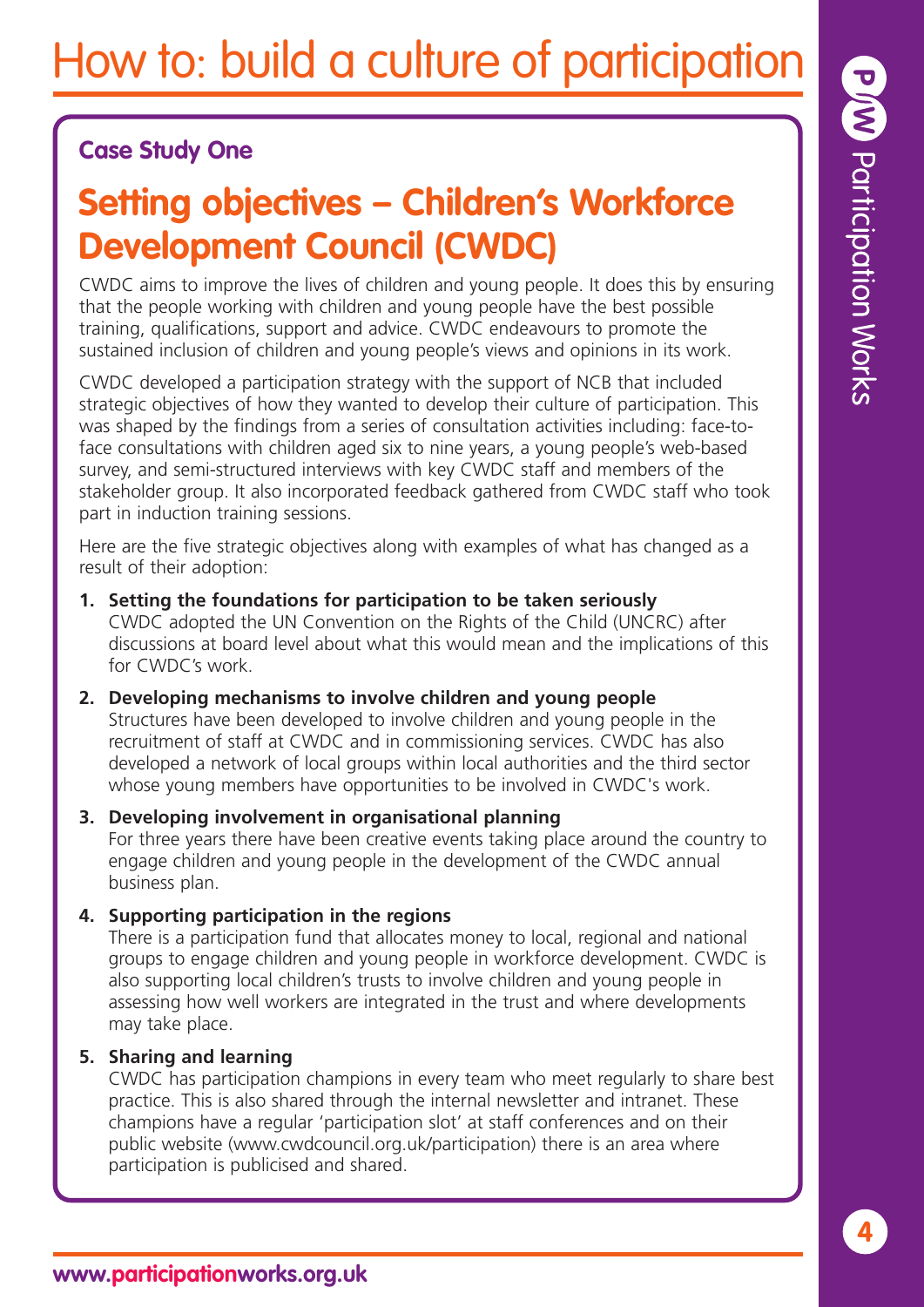*Participation* handbook suggests that there are four stages to travel through. The stages it identifies are those proposed in Pasteur's *Changing Organisations for Sustainable Livelihoods: a map to guide change* (2001).

- **1. Unfreeze existing attitudes and practices** By this we mean overcoming barriers created by others and convincing them participation is a good thing.
- **2. Establish catalysts for change** This looks at how you can develop participation in organisations through promoting it and leading the way.
- **3. Internalise new ways of working** This makes sure that participation is not short lived and is sustained and developed across an organisation.
- **4. Institutionalise new ways of working** This is the stage when new ways of working are integrated into work, where participation is replicated and scaled up, out and onwards.

Below are some ideas on how to work towards building a culture of participation. For other examples, see the *Building a Culture of Participation* handbook. It is important to remember that change does not have to happen in a linear fashion. For instance, activities to unfreeze existing attitudes can happen alongside activities to internalise new ways of working.

## **Unfreezing existing attitudes and practices**

**External pressures**. There are external pressures on organisations that can be used as leverage to help them develop their participation practices. The government's agenda and policy requirements increasingly point towards listening to and acting on the voices of children and young people. For example, the 2009 White Paper *Your child, your schools, our future* included the theme of increased participation in schools throughout the document.

The 2006 local government White Paper *Strong and prosperous communities* proposed an enhanced role for councils as strategic leaders and place shapers through stronger local strategic partnerships and next generation local area agreements (LAA). As part of this, the new comprehensive area assessment (CAA) outlines and holds councils accountable for the active engagement of children and young people in planning, developing and reviewing local services. This will influence the drive for third sector participation of children and young people as local government fund much of its work.

Other recent policies that foreground participation include the Children Act 1989, 2004 and 2006; NHS Act 2006; Local Government and Public Involvement in Health Act 2007; Children and Young People's Plan (England) Regulations 2005 and The Office for Standards in Education, Children's Services and Skills (Children's Rights Director) Regulations 2007. (See Find out more for further information in *Participation legislative duties and drivers*).

In addition, the active engagement of children and young people in the development and design of projects and services is a requirement for a number of funders including: The Big Lottery Young People's Fund 2, Youth Opportunity Fund (YOF), Youth Capital Fund and The Big Boost. The How To guide on applying for funding (see Find out more) provides more detail on this.

**Internal drivers.** There are internal drivers that can be used to help unfreeze existing attitudes. These can build a professional belief in the value and importance of participation by exposing individuals to participatory practice and the benefits of it.

Here are some ideas on how to unfreeze existing practices by highlighting the need for change:

• Disseminate research on the benefits of participation. The Participation Works website is a great source of information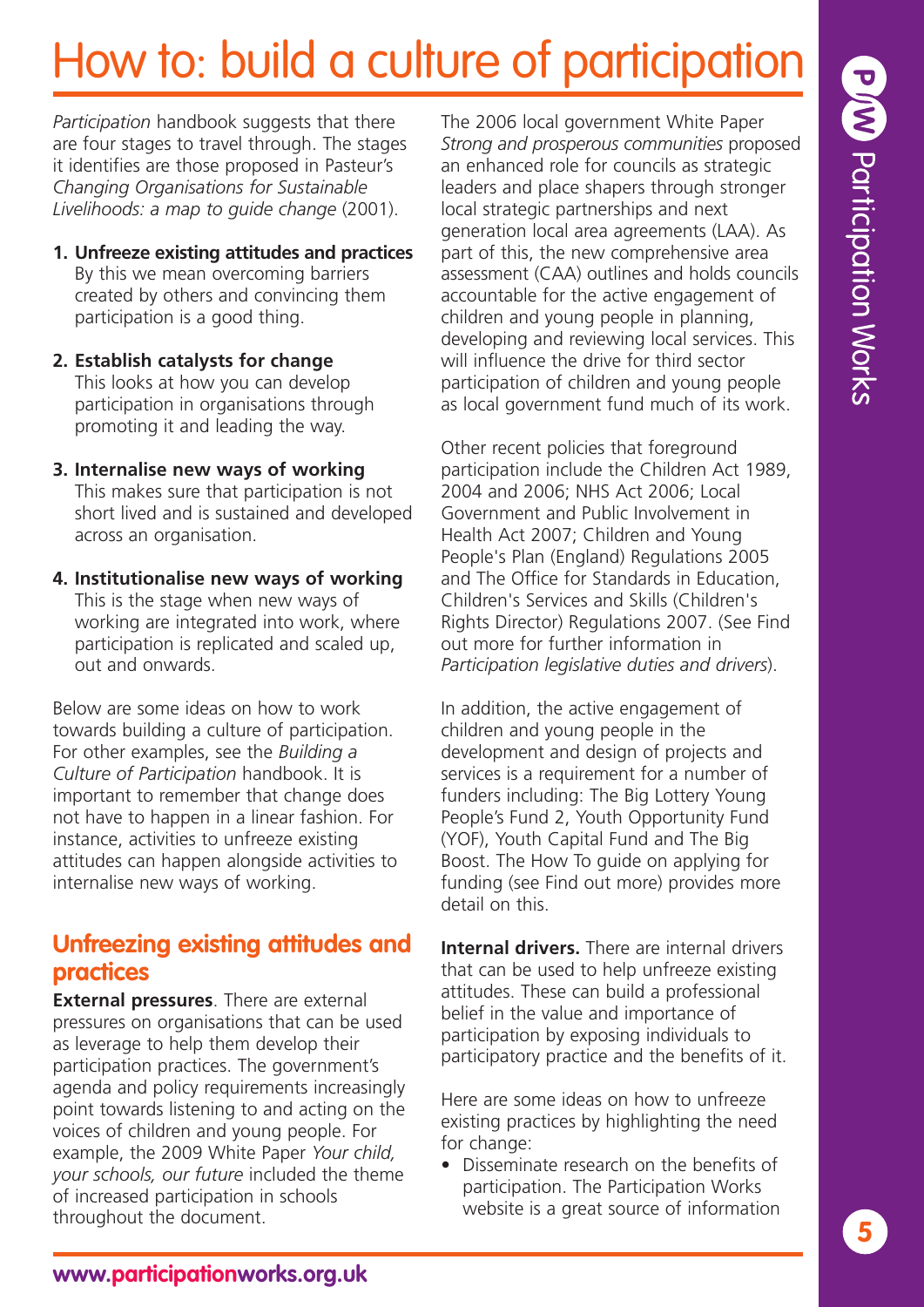for this (see Find out more).

- Evaluate a pilot project and promote the learning from it. You could use the Participation Works *Evaluating Participation Work* guide and toolkit to help you do this (see Find out more).
- Visit professionals and young people from other organisations to observe their work, or invite them to talk about their work.
- Identify and highlight links within relevant local, national and international policy requirements to participation. (See external drivers section above).
- Highlight any associated career benefits to staff.
- Hold discussions about the possible need for change, identify levels of support and

## **Top tips for unfreezing existing attitudes**

The following ideas on how to unfreeze existing attitudes and practice were generated by staff teams who worked with consultants from Participation Works. The consultancy was provided to help organisations develop their own culture of participation.

## **Frontline staff**

- Brainstorm activities to demonstrate some of the benefits of teamwork and participation which may create unity across the organisation.
- Offer more training to develop staff's skill base.
- Put participation literature and posters in staff's working rooms as well as in the young people's welcome booklet. Promote participation activities via a vibrant noticeboard.
- Develop taster sessions in participation with various new activities to give staff more ideas.
- Gather proof of how participation works, get evidence of how young people feel after meaningful engagement and share good practice.
- Agree to change practices that don't work and develop a culture of it being OK to try something new and OK to get things wrong.

concerns, allay false perceptions and discuss ways to overcome real barriers.

## **Establishing catalysts for change**

**Identify existing and develop new**

**champions**. Champions can be the 'conscience' within organisations, reminding others of the importance of including children and young people. They can bring new ways of thinking and working, and help create space to be innovative and take risks. Their role is to support change across the organisation, enabling others to build in confidence and embrace the notion that it is everyone's responsibility to involve children and young people. See case study on page 7.

## **Project managers**

- Highlight and show evidence of work, illustrate the benefits of it, celebrate successes and discuss learning points.
- Review and include commitment to participation in new job descriptions and staff handbooks and include participation awareness as part of new staff's induction.
- Change some of the management policies to develop participation.
- Offer peer coaching to both staff and young people in the area.
- Develop a rewards and/or bonuses scheme for staff.
- Offer recognition to children and young people for their engagement – this may include a reward.
- Use management skills to develop participation – link into staff strengths, passions and interests to empower them to run participation around these areas.
- Be offered training in the area to develop their skills and the skills of others.
- Discover the attitudes held by the young people, children and staff on developing participation.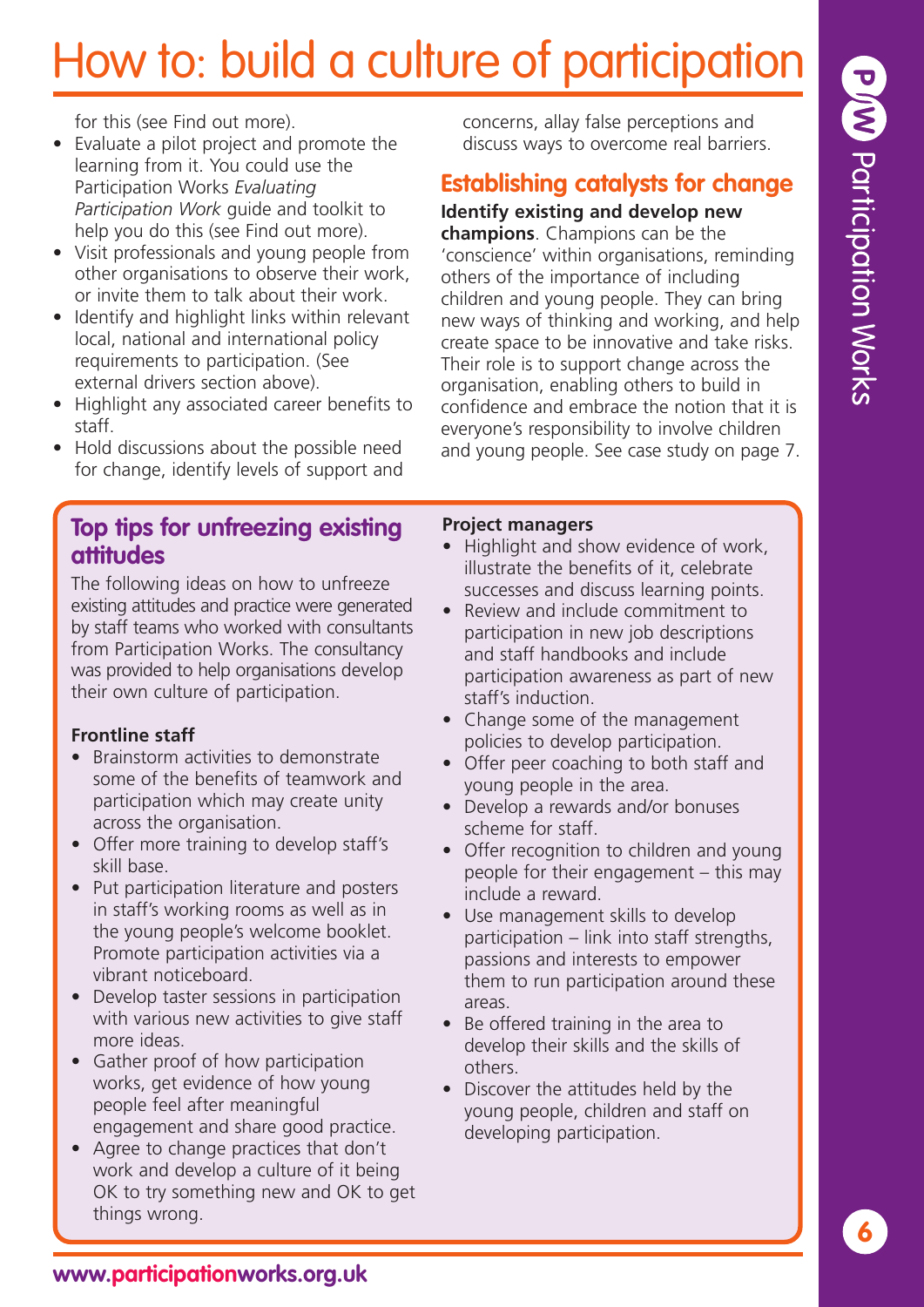## **Case Study Two Collective champions – Participation Works consultancy**

A large charity that works at a local level to support young people in need identified their Involvement Steering Group as participation champions for the organisation as a whole. This was an existing group interested in participation with a mix of staff from different areas.

To lead the process of embedding participation across the organisation, it was decided that the group would need to develop their remit to actively identify and support specific/ pilot areas of the organisation to develop participation practices. Once established, the plan was for these practices to be rolled out across other areas of the organisation.

The membership of the group was expanded to include representatives from different roles and more levels in the staffing structure. By including staff who would not normally be engaged in this type of work, the group had the potential to:

- expand ownership of the processes being established
- improve accountability
- make better use of staff expertise, organisational knowledge and creativity
- support staff development.

It was agreed that the new role of the Steering Group would need to be properly resourced – especially with regards to time. The group would still report to the Chief Executive Officer and senior management but would be able to tackle specific aspects of the change process itself.

#### **Ensure senior management support.**

Support from senior management is essential for developing participation as they can encourage new ways of working, offer support and advice, and ensure children and young people's ideas are acted upon. See case study three on page 8.

## **Develop a vision and commitment.** It is

important to develop a vision and commitment if change is to be effective and something that everyone takes responsibility for. This requires a clear understanding of the underlying values and aims for children and young people's involvement; why your organisation wants to involve them and what can be achieved by this.

Before setting up structures for children and young people's involvement, an organisation may identify that some work needs to be

done with staff and children and young people across the organisational levels and business units. This would help to develop a joint understanding of what involvement and active participation means for that organisation.

#### **Work in partnership with others.**

Working with other people and developing supportive networks has benefits for sharing skills, knowledge and practice. Difficulties between agencies or organisations can be overcome by working to develop contracts that detail a vision and commitment to participation and a shared way of working. Participation activities that are jointly funded (e.g. by health, social services and education) can also enable children and young people's own agendas to be included, rather than being restricted to topics relevant to one agency. See case study four on page 8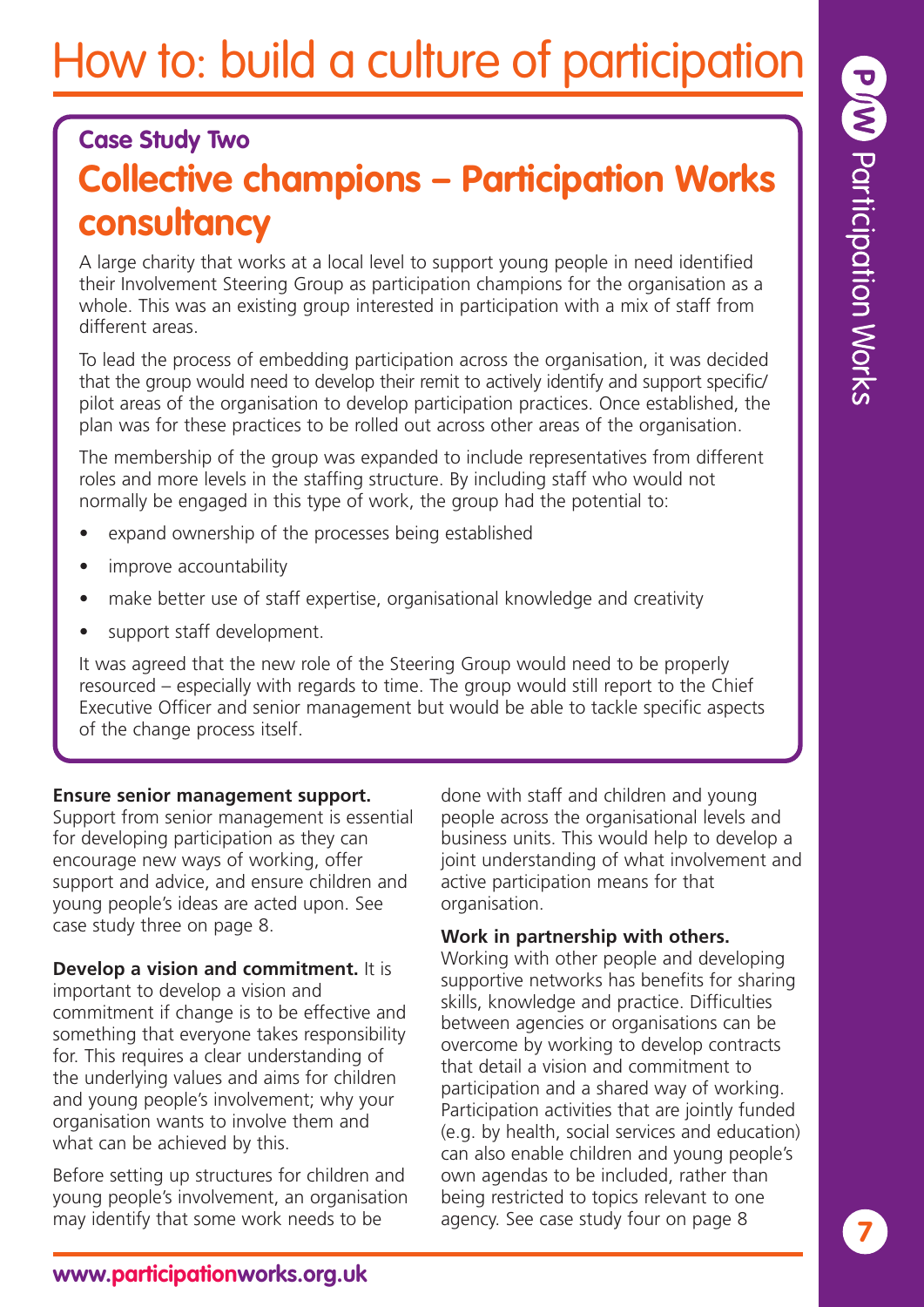## **Case Study Three**

## **Senior management support – Children's Workforce Development Council (CWDC)**

While senior management at CWDC were supportive of the development of a culture of participation, involving them in the development of the participation strategy and engaging them in induction training increased their commitment and also demonstrated it to colleagues. The CWDC board was also engaged in the development of the strategy through telephone consultations and discussions on the meaningful implementation of the UN Convention of the Rights of the Child.

## **Involve children and young people early**

**on.** This helps to ensure plans for change are child/youth focused. You should involve children and young people early on and not just invite children and young people towards the end of the decision-making process. Get them involved from the very beginning, for example, selecting the right staff and helping to set agendas. This may also include:

- Finding out from children and young people who are service users what they think about the current processes and how they see participation working in the future.
- Engaging children and young people in this process ideally as co-workers for

example, young researchers, and using their views to inform and develop participation practice.

For a larger organisation this may turn into a significant piece of work that would need to be resourced and supported appropriately, but the findings would be beneficial for challenging existing attitudes.

## **Internalising new ways of working**

**Communicate and develop a common vision.** This will ensure everyone understands why and how children and young people are involved. The message can be developed together with children and young people and needs to be

## **Case Study Four Partnership working – Harrow Council**

A recent partnership day led by NCB brought staff together from the Harrow youth and early years services in both the statutory and voluntary sectors to share their experiences and expertise. The aim of the day was to explore participation, build partnership across the two services and draw on the learning from that process to improve work with children and young people.

It resulted in some participants planning to find out more about their colleagues' work and develop new work together. The development of Harrow-wide networks of participation workers and local groups provided an opportunity for participation with a diverse range and location of groups to develop across the borough. This has helped to prevent duplication of work and overburdening of individuals, and to link activities. There were also plans to develop virtual support via email links to share future work and participation practice. The Participation Works Network for England (PWNE) was introduced to the participants for further networking and support beyond the borough.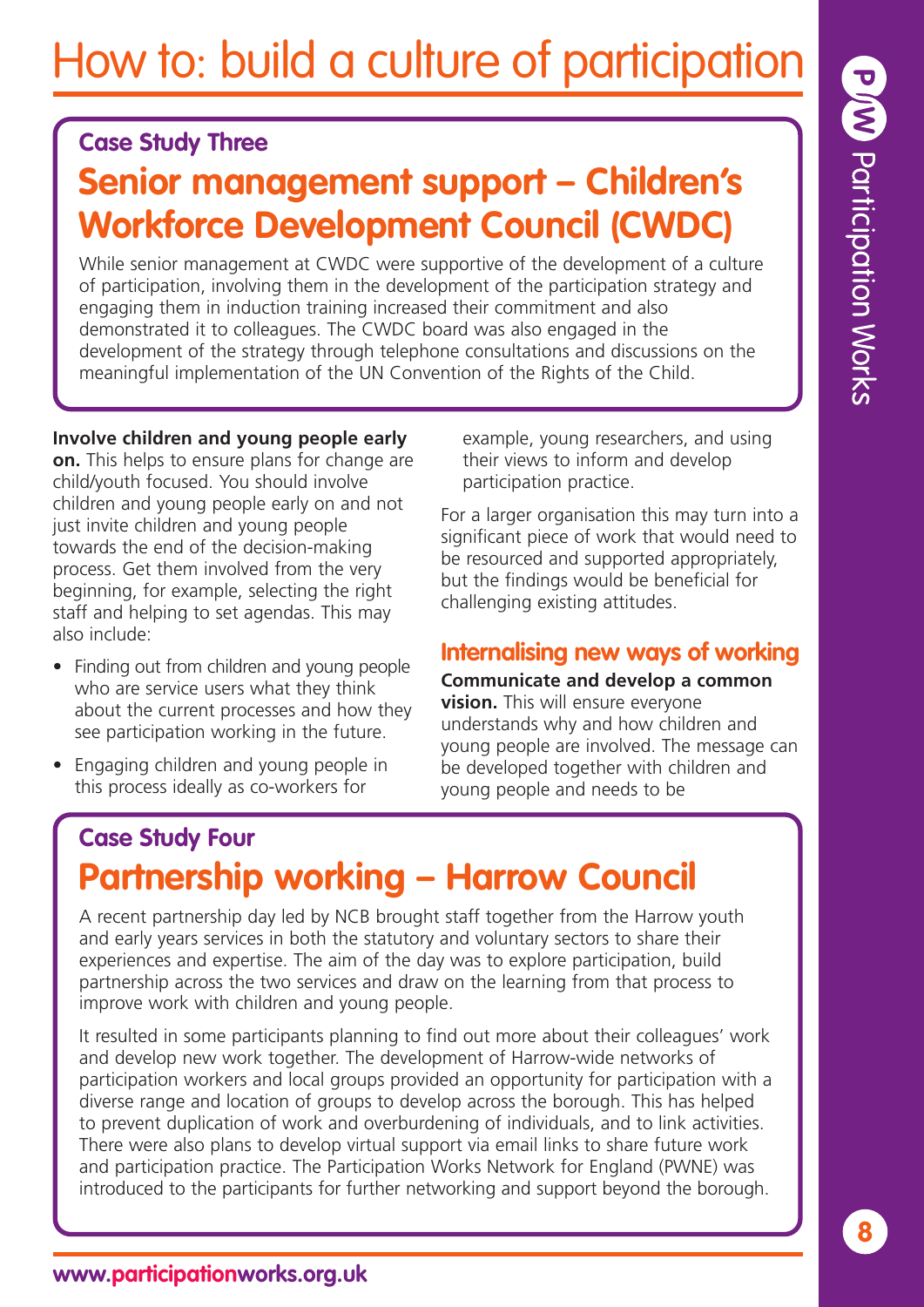communicated widely and often. At the Star Refugee Project, a network of student groups working to improve the lives of refugees, the Chief Executive made it clear that one of her priorities is that of visioning for the organisation.

**Understand what participation means in practice**. This is key for staff at all levels and in all positions. It is about having a different outlook and approach to engaging with children and young people and may have obvious implications for practice. Other implications may be subtler and need more investigating.

## **Case Study Five Understanding participation in practice – Hertfordshire Children's Trust Partnership (HCTP)**

Hertfordshire Children's Trust Partnership (HCTP) is a countywide partnership bringing together Hertfordshire organisations that provide services for children and young people. This example illustrates how NCB supported HCTP to develop participation within their working practices.

Consultations were undertaken with children and young people, parents and staff across the partnership to determine where children and young people could participate in the work of HCTP and support the development of a participatory culture throughout the organisation. The consultations identified an enthusiasm and commitment by respondents to children and young people's involvement across areas of work such as: policy and project development, training, research and evaluation. They also highlighted how diverse methods, such as countywide roadshows, networks of children and young people and web-based initiatives would be needed to engage a larger number of and more diverse children and young people. HCTP had already started to involve children and young people in recruitment and selection, and include participation as a key element of all staff's induction and training.

HCTP has started on the journey towards a culture of participation but feels it still has a long way to go. A number of significant landmarks have been reached:

- It has adopted the United Nations Convention on the Rights of the Child and agreed a common language about participation.
- It has a lead person for participation who oversees a section on participation in the Children and Young People's Plan.
- Children and young people of all ages and abilities have their voices heard, including those in schools, early years settings, preventative services, youth provision and social care.
- Data analysis is given a high priority (and sometimes includes children and young people).
- The difference children and young people make is being carefully monitored so HCTP can feedback the differences they have made.
- *The Hertfordshire Children's Trust Partnership Participation Toolkit* set the framework for meaningful participation to take place across the children's trust (see Find out more).

*'There is a long way ahead, but children and young people's participation in decisionmaking is becoming part of the way we work.'* Children, Schools and Families Participation Manager, Hertfordshire County Council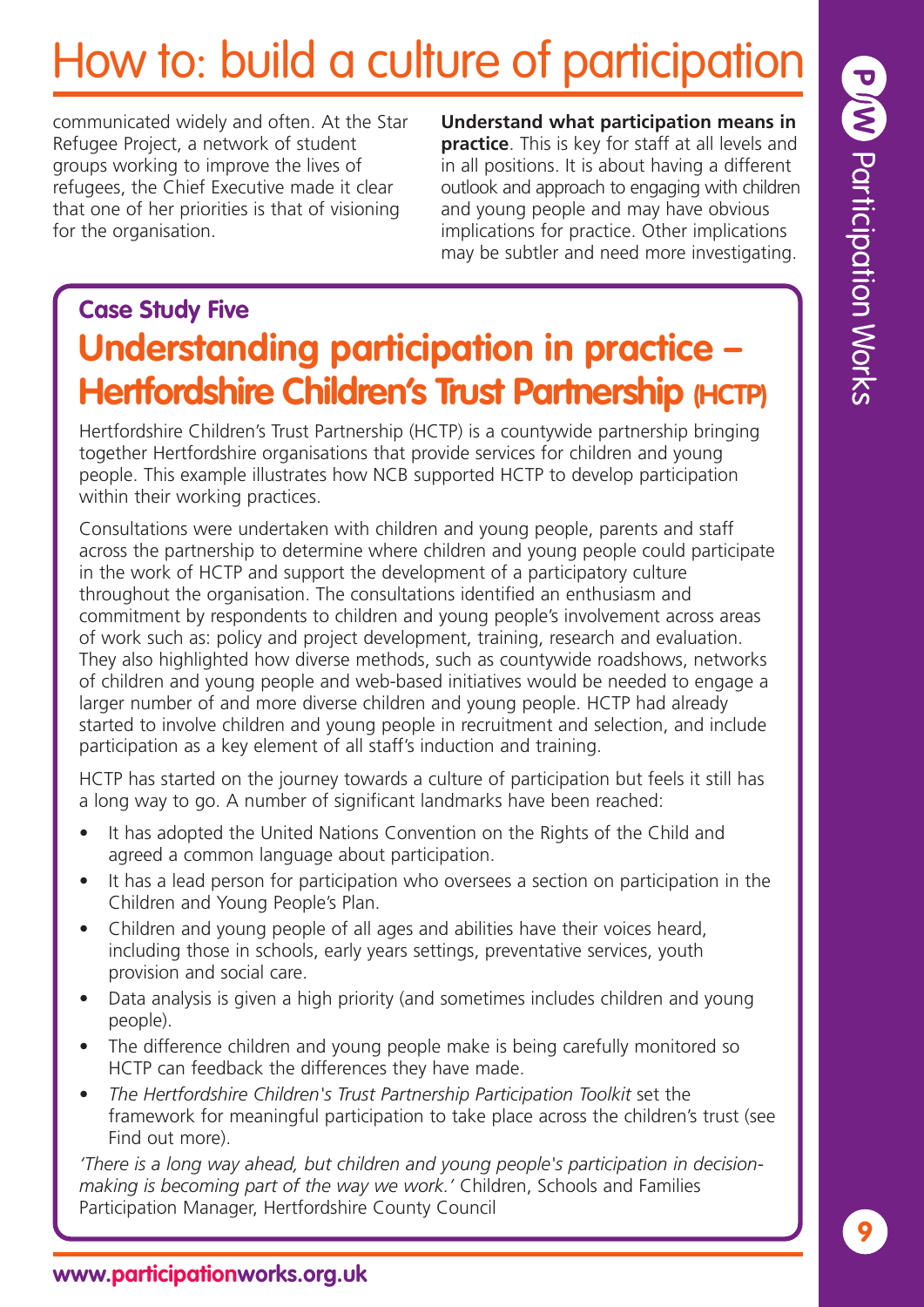#### **Train and develop staff and build staff**

**capacity.** Providing training and development opportunities for staff and children and young people can promote enthusiasm and commitment to change. Work colleagues are often keen to develop new ideas and methods of engaging children and young people and training helps develop staff confidence. When developing children and young people's skills and competences there is also a range of training packages available, many of them accredited.

There are a number of ways in which organisations can build staff capacity so that they develop their knowledge, attitudes and skills, and the confidence to start working in new ways. Here are some ideas from the *Building a Culture of Participation* handbook:

- Ensure all staff have sufficient time to actively listen to young people. Specialist staff can undertake specific tasks (e.g. survey analysis, organising events).
- Include a commitment to participation within staff recruitment criteria. This may involve young people on recruitment panels to help assess staff suitability.
- Provide initial induction and on-going training for staff at all levels including practice experience, underlying principles and methods.
- Discuss participation work in supervision and staff meetings including overcoming barriers to participation.
- Encourage and support staff to have a go and experiment. Reassure them it is safe to make mistakes.
- Provide opportunities and encourage discussion of practice with others both internally and externally.
- Document practice and learning.

**Motivate and sustain commitment.** By sharing and celebrating what works and what does not, staff will be able to learn and develop their own practices whilst also feeling part of a community engaged in participation. By creating opportunities to share good practice, a record outlining the successes and evidencing practice can be developed. This can also stop staff feeling they constantly have to generate new ideas and ways of working.

For participation to work it needs the involvement of all staff and for everyone to see participation as part of what they do. This means recognising and valuing the participation work that is happening and encouraging new ideas, some of which may not succeed.

On-going reflection and self-evaluation by staff, children and young people on participatory practice can help to increase positive outcomes and ensure you continue to learn and develop. There is growing recognition of the use of participatory action research as a useful tool for evaluation. It is an approach to improving practice by changing it and learning from the consequences of change and the Find out more section will signpost you to some more information on this. Busy practitioners often feel they do not have time to stop and reflect on what they do. Many need encouragement and support, including time and systems that prioritise a reflective approach to developing participatory ways of working.

## **Top tips on how to internalise new ways of working**

The following ideas on how to internalise new ways of working were generated by staff teams who worked with consultants from Participation Works. The consultancy was provided to help organisations develop their own culture of participation.

## **Frontline staff:**

- Develop internal communication: develop and share a defined participation structure and processes; create more participation meetings and/or develop events across projects; share information, good practice and ideas.
- $\bullet$  Have a process in place a more defined structure.
- Produce a monthly newsletter to share participation practice and encourage enthusiasm for participation across the organisation.
- Encourage service users and staff to visit other services like theirs to get ideas.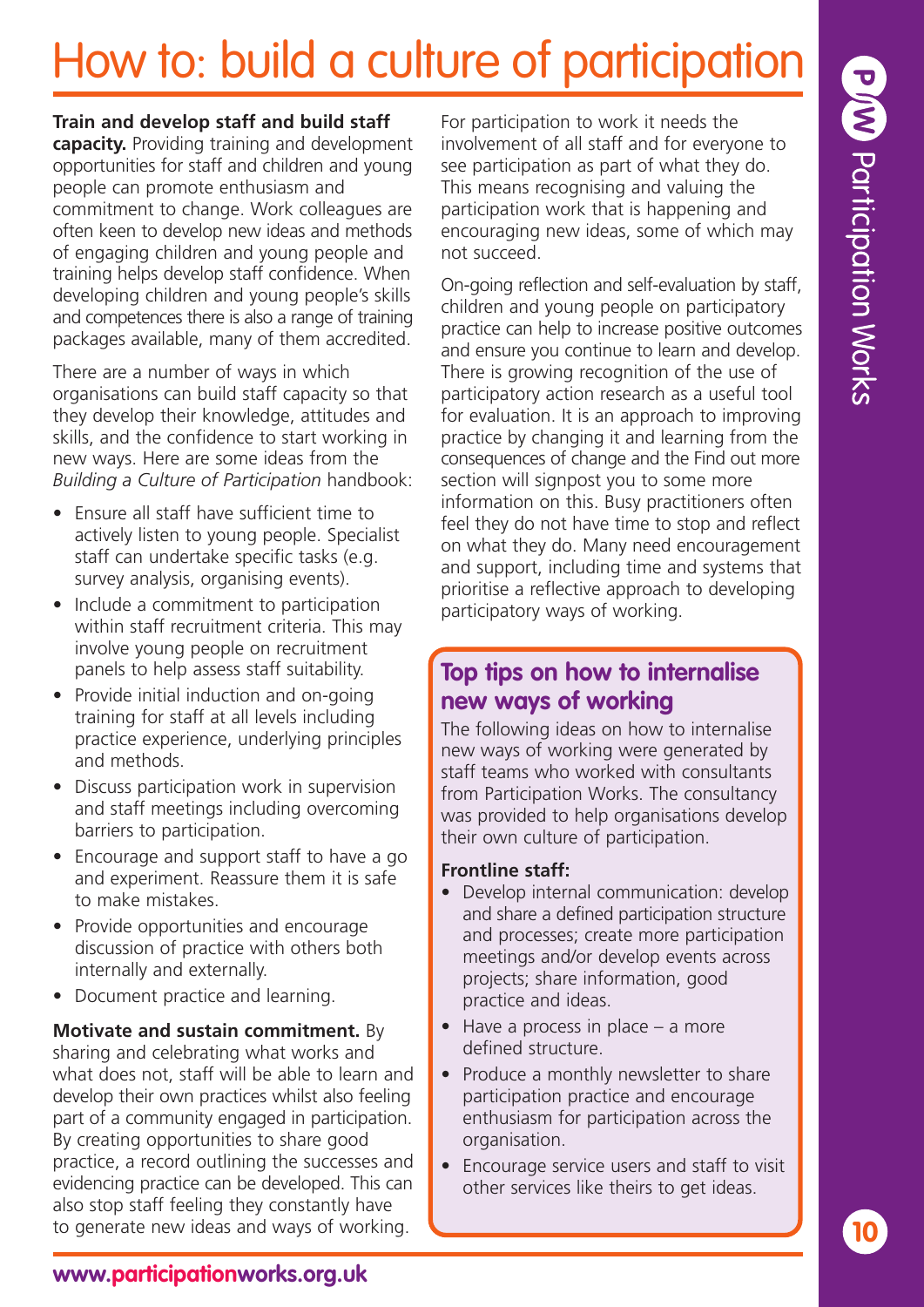**11**

# How to: build a culture of participation

#### **Project managers:**

- Ensure all staff have a common vision by developing and communicating the vision.
- Put participation on meeting agendas with staff.
- Improve communication of commitment to participation to service users – develop systems and welcome feedback from them.
- Evaluate objectives and set targets that are realistic.
- Encourage pilot participation projects.
- Develop an intranet feature to develop internal communications (see above).
- Develop some form of KPI (key performance indicator) for participation that is linked to job descriptions and annual appraisals.
- Support plans that are already happening.
- Recognise and feed back to staff and clients any milestones that are achieved.

## **Institutionalising new ways of working**

**Policies and standards.** If new practice is to spread and become embedded within your organisation it is important that policies and standards are in place to support that practice and guide members of the organisation in how to work.

Here are some examples of policies and standards you could develop or change:

- Change job descriptions to include participation.
- Establish clear performance indicators for both individuals and projects that cover participation.
- Ensure that all staff spend some time just talking to each other about what participation means to them and to children and young people if they have access to them in their work.
- Link all work and policies to the overall vision clearly identifying the role of participation and involvement.
- Develop a range of structures that feed

into decision-making processes of which formal engagement such as young people's involvement on a board of management is just one opportunity.

- Hold regular participatory events for both staff and young people to attend and enjoy together.
- Learn from mistakes in a structured fashion.
- Provide regular forums to challenge current practices and processes so that staff do not get stuck in the rut of doing things because that is the way they have always been done.

## **Summary**

This How To guide has offered evidence to outline what organisations need to do to start on the road to building a culture of participation. From the identification of the need for change, through an establishment of champions and catalysts for change, this guide has led you through to examples of internalising and institutionalising new ways of working. The *Building a Culture of Participation* handbook is the place to go if you want to find more details and practical advice but together these resources demonstrate clearly the importance and value of integrating children and young people's involvement in decision-making across all areas of your organisation.

## **Find Out More**

This list of references and resources should help you find more detail information and follow up areas of interest. (All websites checked 16 September 2009).

## **References**

Communities and Local Government (2006). *Strong and prosperous communities – the Local Government White Paper*. Norwich: The Stationery Office. Available at: http://tinyurl.com/qgr27l

Department for Children, Schools and Families (2009). *Your child, your schools, our future: building a 21st century schools system*. Norwich: The Stationery Office. Available at: http://tinyurl.com/mdawgw